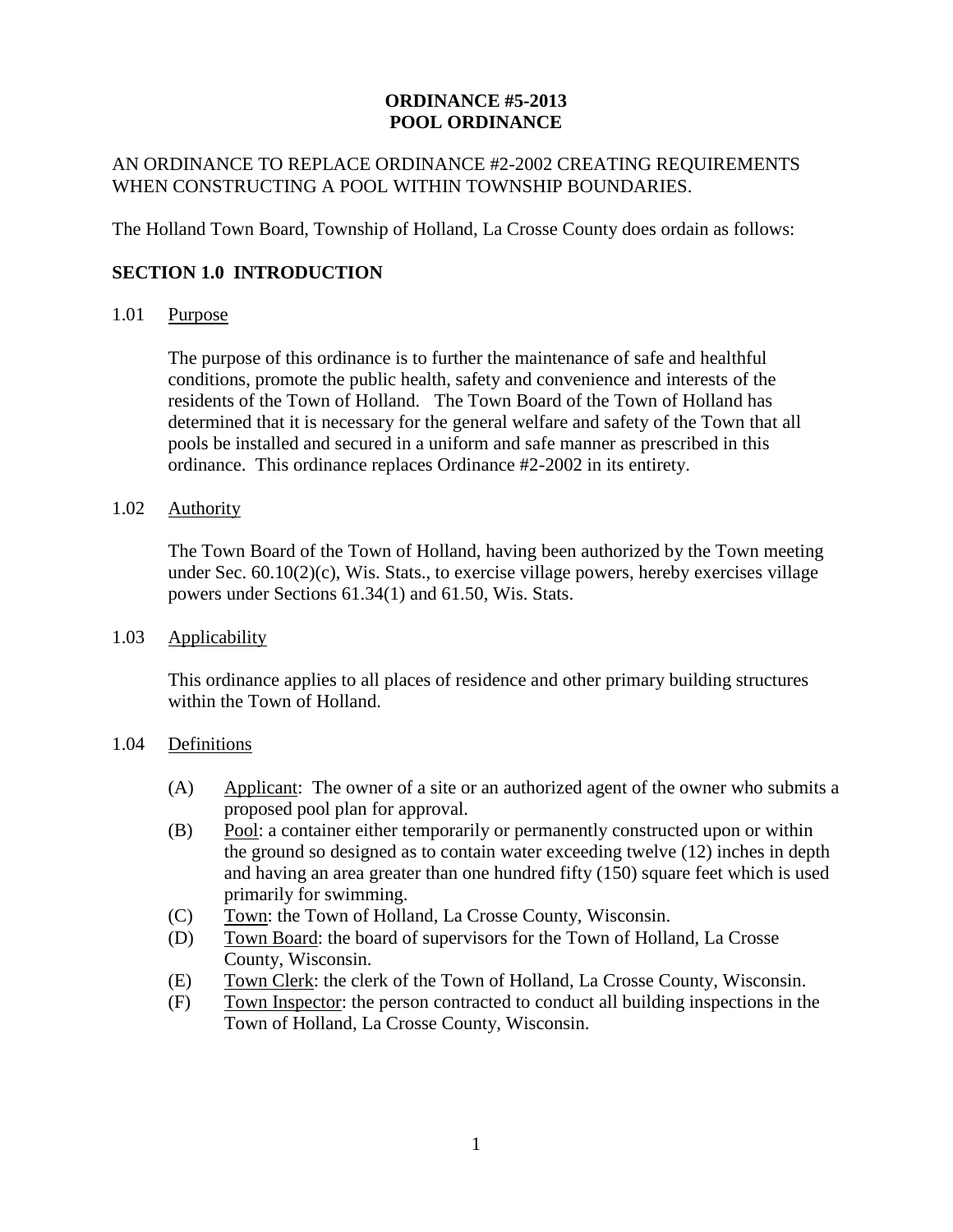#### 1.05 Severability

This ordinance and its individual provisions are declared to be severable. If any section, clause, provision, or portion of this ordinance is declared invalid or unconstitutional by a court of competent jurisdiction, this decision shall not affect the validity of the ordinance as a whole. All parts of the ordinance not declared invalid or unconstitutional shall remain in full force and effect.

### 1.06 Conflict.

If any part of this Ordinance is found to be in conflict with any other Ordinance or with any other part of this Ordinance, the most restrictive or highest standard shall prevail. If any part of this Ordinance is explicitly prohibited by federal or state stature that part shall not be enforced.

## **SECTION 2.0 GENERAL REQUIREMENTS**

#### 2.01 Minimum Building Requirements

- (A) A pool shall meet all applicable La Crosse County Zoning regulations.
- (B) All pools must be constructed in the rear or side yard and may not be constructed in the front yard or in a designated corner yard.
- (C) The exact location of the property line must be determined before construction of the pool. If help is needed in the location of the property line, the services of a private surveyor at your expense will be required.

#### 2.02 Barrier (Fence) Requirements

- (A) Must completely surround the swimming pool and must obstruct access to the swimming pool.
- (B) Must be at least 4 feet (48 inches) high.
- (C) For above-ground pools:
	- 1. The barrier may be at ground level or mounted on top of the pool structure. If the barrier is mounted on top of the pool structure, the space between the top of the pool structure and the bottom of the barrier cannot exceed 4 inches.
	- 2. The pool structure itself can serve as a part of the required barrier, provided that the pool structure is sufficiently rigid to obstruct access to the pool. However, where an above-ground pool structure is used as a barrier or where the barrier is mounted on top of the pool structure, and the means of access is a ladder or steps, then:
		- a) the ladder or steps shall be capable of being secured, locked or removed to prevent access, or the ladder or steps shall be surrounded by a barrier;
		- b) when the ladder or steps are secured, locked or removed, any opening created shall not allow the passage of a 4-inchdiameter sphere.
- (D) A building wall can form part of the required barrier if at least one of the following requirements are satisfied:
	- 1. The pool must be equipped with a powered safety cover;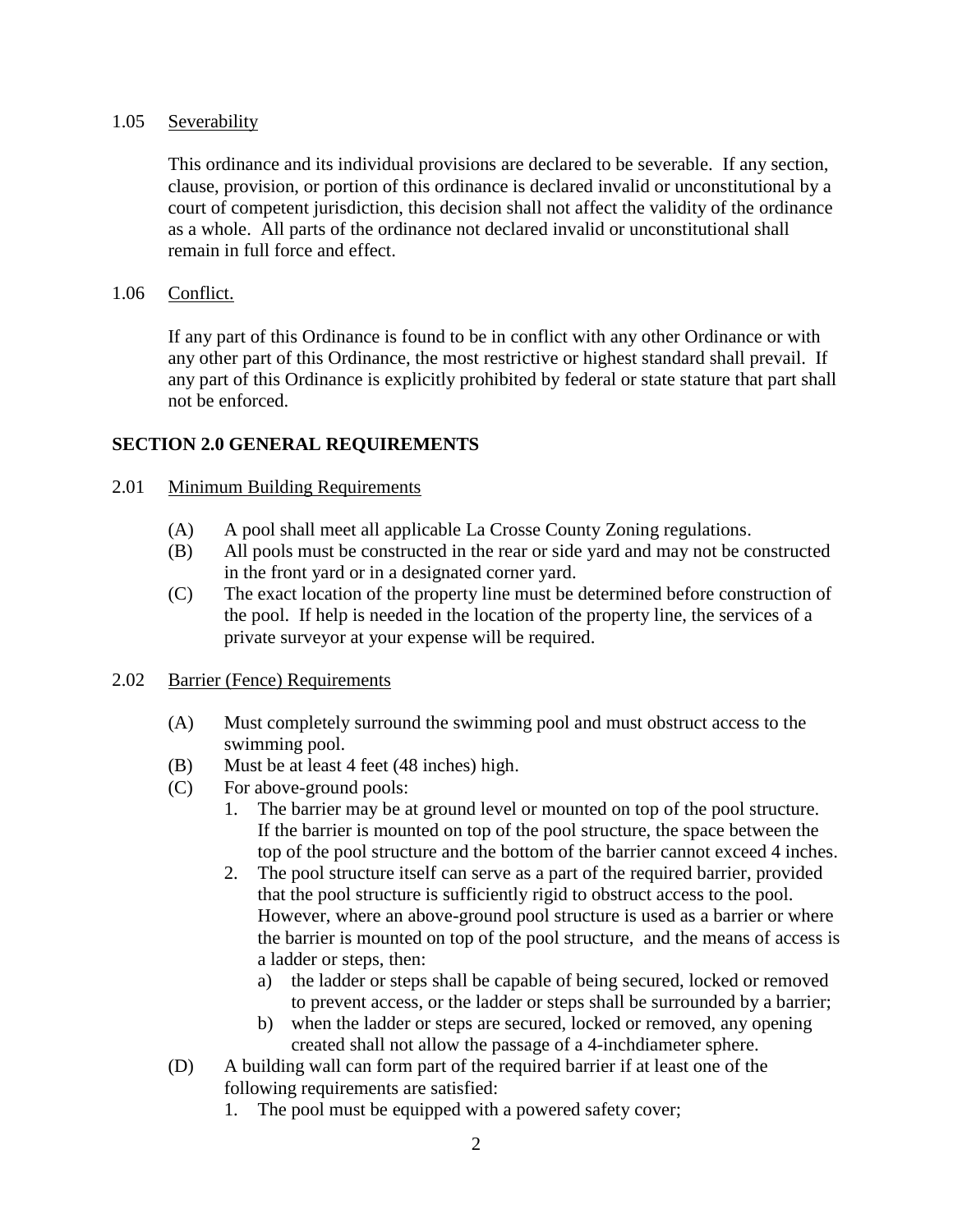- 2. All doors with direct access to the pool through that wall must be equipped with an alarm or other means of protection, such as self-closing doors with self-latching devices, which are approved by the governing body.
- (E) Barriers shall be located so as to prohibit permanent structures, equipment or similar objects from being used to climb the barriers.

# 2.03 Entrapment Protection

*According to the Consumer Products Safety Commission, there are an average of 283 drowning deaths and 2,700 emergency room visits related to swimming pools and spas involving children under the age of five each year. One cause of drowning deaths and injuries is entrapment. Entrapment occurs when a person becomes caught in the strong suction in and around swimming pool and spa drains. In some instances, the suction force around drains is so strong that the bather cannot break free and either drowns or is fatally injured before being rescued.*

- (A) Suction outlets must be designed to produce circulation throughout the pool or spa.
- (B) Single outlet systems, such as automatic vacuum cleaner systems, or other such multiple suction outlets whether isolated by valves or otherwise, must be protected against user entrapment.
- (C) Suction Fittings: All pool and spa suction outlets (except surface skimmers) must be provided with:
	- 1. a cover that conforms with reference standard ANSI/ASME A112.19.8 Suction Fittings for Use in Swimming Pools, Wading Pools, Spas, Hot Tubs, and Whirlpool Bathtub Appliances; or
	- 2. a drain grate that is 18 inches x 23 inches or larger; or
	- 3. an approved channel drain system.
- (D) Atmospheric vacuum relief system required: All pool and spa single- or multipleoutlet circulation systems must be equipped with atmospheric vacuum relief should grate covers located in the pool become missing or broken. The vacuum relief system needs to include at least one of the following two approved or engineered methods:
	- 1. Safety vacuum release system conforming to ASME A112.19.17; or
	- 2. An approved gravity drainage system.
- (E) Dual drain separation: Single or multiple pump circulation systems must have:
	- 1. at least two of the approved type of suction outlets;
	- 2. a minimum horizontal or vertical distance of 3 feet between the outlets;
	- 3. the suction outlets piped so that water is drawn through them simultaneously through a vacuum-relief-protected line to the pump or pumps.
- (F) Pool cleaner fittings: Where provided, vacuum or pressure cleaner fittings shall be located in accessible positions at least 6 inches and not more than 12 inches below the minimum operational water level, or as an attachment to the skimmers

## 2.04 Insurance

Liability insurance shall be purchased by the applicant annually for the life of the pool.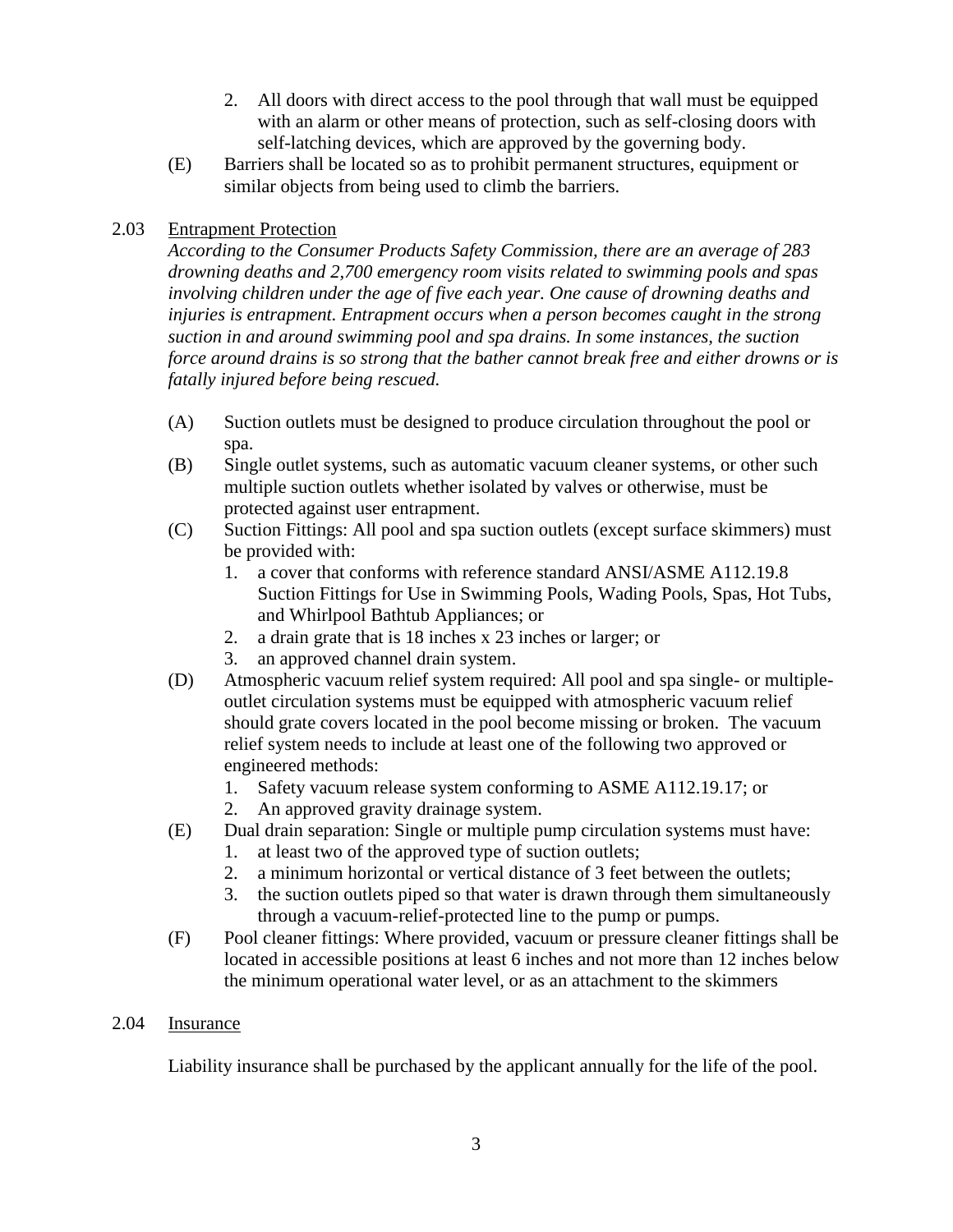#### 2.05 Commercial Pools

The installation and maintenance of commercial pools shall adhere to all state statutes and regulations.

#### **SECTION 3.0 PERMIT**

Applications for a Pool Permit shall be made to the Town Clerk and shall include the following where pertinent and necessary for proper review:

- (A) Names and addresses of the applicant, owner of the site, architect, professional engineer and/or contractor.
- (B) Description of the subject site by lot, block and recorded subdivision; address of the subject site; type of structure; existing and proposed operation or use of the structure or site; and estimated construction dates.
- (C) Additional information as may be required by the Town.
- (D) The application fee for Site Plan permits shall be set by the Town Board annually.

## **SECTION 4.0 ENFORCEMENT & PENALTIES**

4.01 Enforcement

The Town Board of the Town of Holland is authorized to enforce the provisions of this ordinance. Enforcement may be made either through monetary penalties, injunctive relief or such other means as the Town deems appropriate to ensure compliance with this Ordinance. The Town Board may authorize the Town Chair, Town Clerk or such other Town official or employee to issue citations to enforce this Ordinance.

#### 4.02 Penalties

Each person or entity found to be in violation of any of the provisions of this chapter shall for each offense be punished by a forfeiture of not less than Twenty Five Dollars (\$25.00) and not more than Five Hundred Dollars (\$500.00), and in default of payment thereof imprisonment not to exceed Thirty (30) days for each violation. Each day of a continuing violation shall be deemed a separate violation. The standard forfeiture for violation of this ordinance shall be \$100.

#### 4.03 Appeals

Appeals to the Town Board may be taken by an aggrieved person, or by any officer, department, board or bureau affected by a decision of the Town Board. Such appeal shall be taken within a reasonable time not to exceed six (6) months, as provided by the rules of the Board, by filing with the Clerk and with the Board a notice of appeal in writing, specifying the grounds thereof. The Clerk shall forthwith transmit to the Board all the papers constituting the records upon which the action appealed from was taken. The Chairman shall fix a date for hearing the appeal and cause notice thereof to be given to all parties in interest as provided by the rules of the Board.